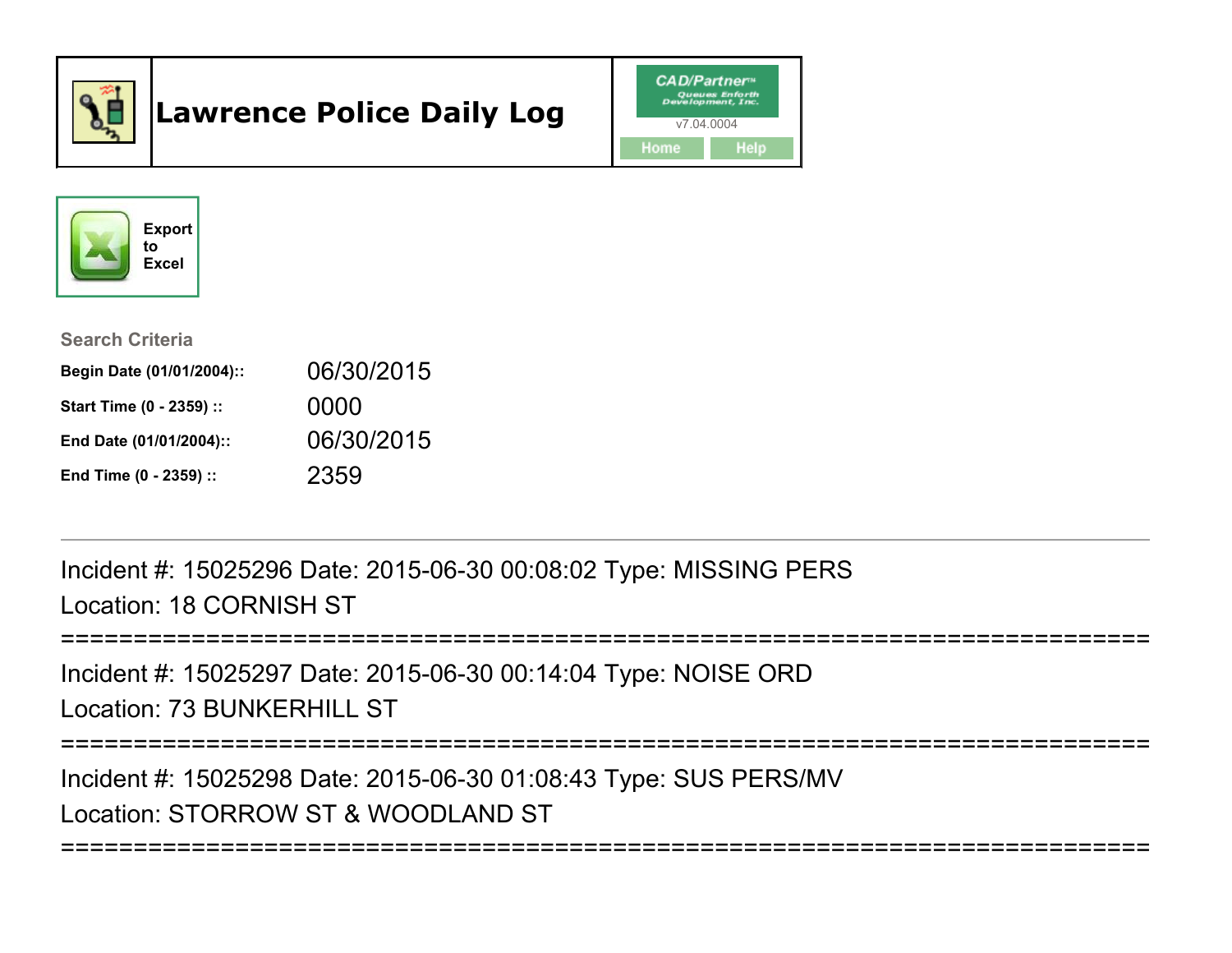Incident #: 15025299 Date: 2015-06-30 01:09:31 Type: SUS PERS/MVLocation: BUCKLEY GARAGE / AMESBURY ST & COMMON ST

===========================================================================Incident #: 15025300 Date: 2015-06-30 01:21:33 Type: M/V STOPLocation: BROADWAY & TREMONT ST===========================================================================Incident #: 15025301 Date: 2015-06-30 01:22:06 Type: M/V STOPLocation: MERRIMACK ST & S BROADWAY===========================================================================Incident #: 15025302 Date: 2015-06-30 01:33:54 Type: M/V STOPLocation: MARSTON ST & STORROW ST===========================================================================Incident #: 15025303 Date: 2015-06-30 01:37:34 Type: M/V STOPLocation: 300 COMMON ST===========================================================================Incident #: 15025304 Date: 2015-06-30 01:50:23 Type: M/V STOPLocation: 59 HANCOCK ST===========================================================================Incident #: 15025305 Date: 2015-06-30 01:53:25 Type: UNWANTEDGUESTLocation: 225 ESSEX ST #205===========================================================================Incident #: 15025306 Date: 2015-06-30 01:56:51 Type: M/V STOPLocation: FITZ ST & LAWRENCE ST

===========================================================================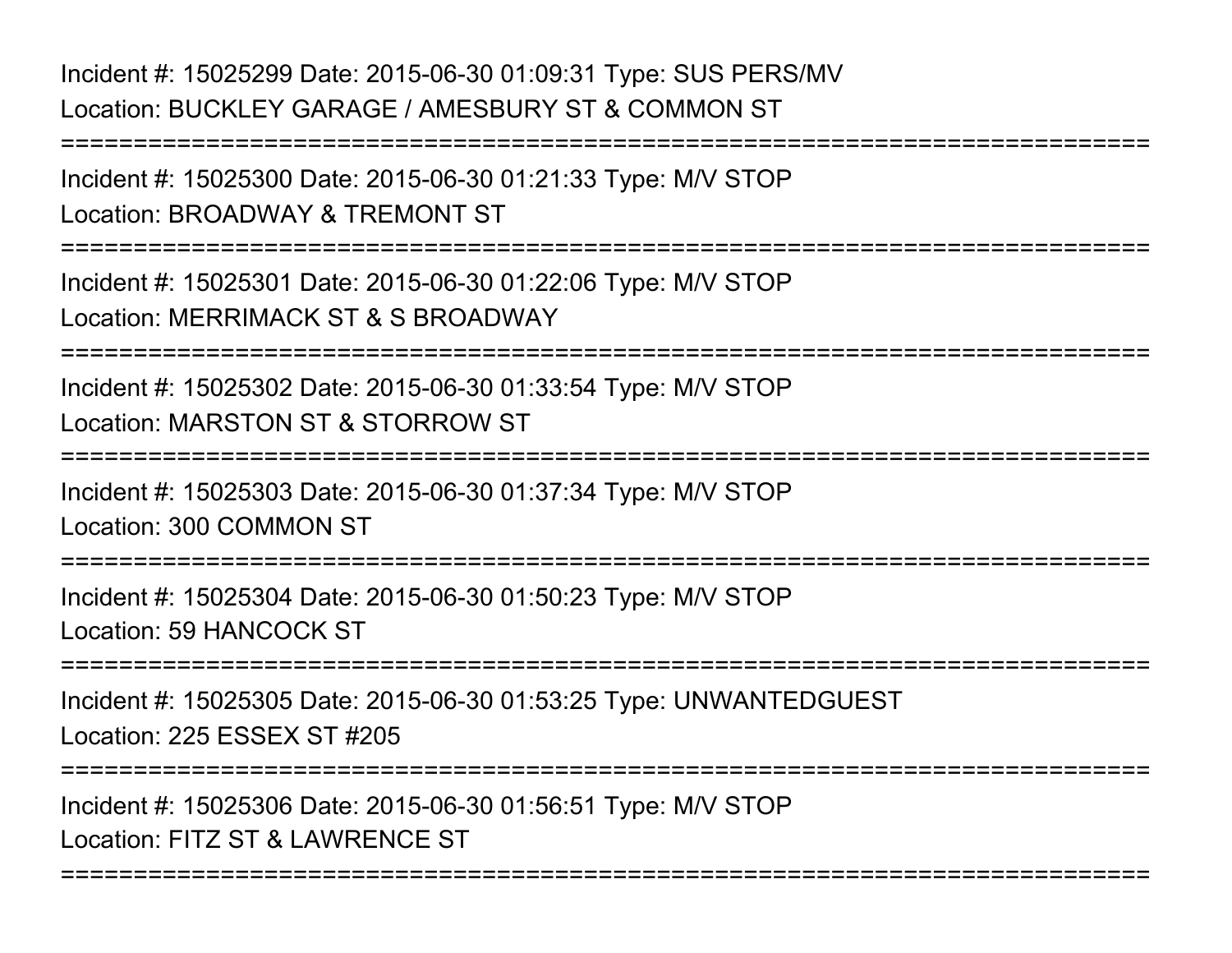Location: 700 ESSEX ST

Incident #: 15025308 Date: 2015-06-30 02:24:51 Type: M/V STOPLocation: MAGNOLIA ST & MIDDLEBURY ST

===========================================================================

===========================================================================

Incident #: 15025309 Date: 2015-06-30 02:54:00 Type: BUILDING CHKLocation: 270 CANAL ST

===========================================================================

Incident #: 15025310 Date: 2015-06-30 03:29:37 Type: ALARMSLocation: ULTIMATE WINDOWS / 20 ISLAND ST

===========================================================================

Incident #: 15025311 Date: 2015-06-30 03:56:45 Type: UNWANTEDGUESTLocation: 134 FOSTER ST FL 1

===========================================================================

Incident #: 15025312 Date: 2015-06-30 04:04:15 Type: SPECIAL CHECKLocation: BUCKLEY GARAGE / null

===========================================================================

Incident #: 15025313 Date: 2015-06-30 05:37:59 Type: M/V STOPLocation: ANDOVER ST & PACKARD ST

===========================================================================

===========================================================================

Incident #: 15025314 Date: 2015-06-30 05:56:06 Type: M/V STOP

Location: FOSTER ST & SALEM ST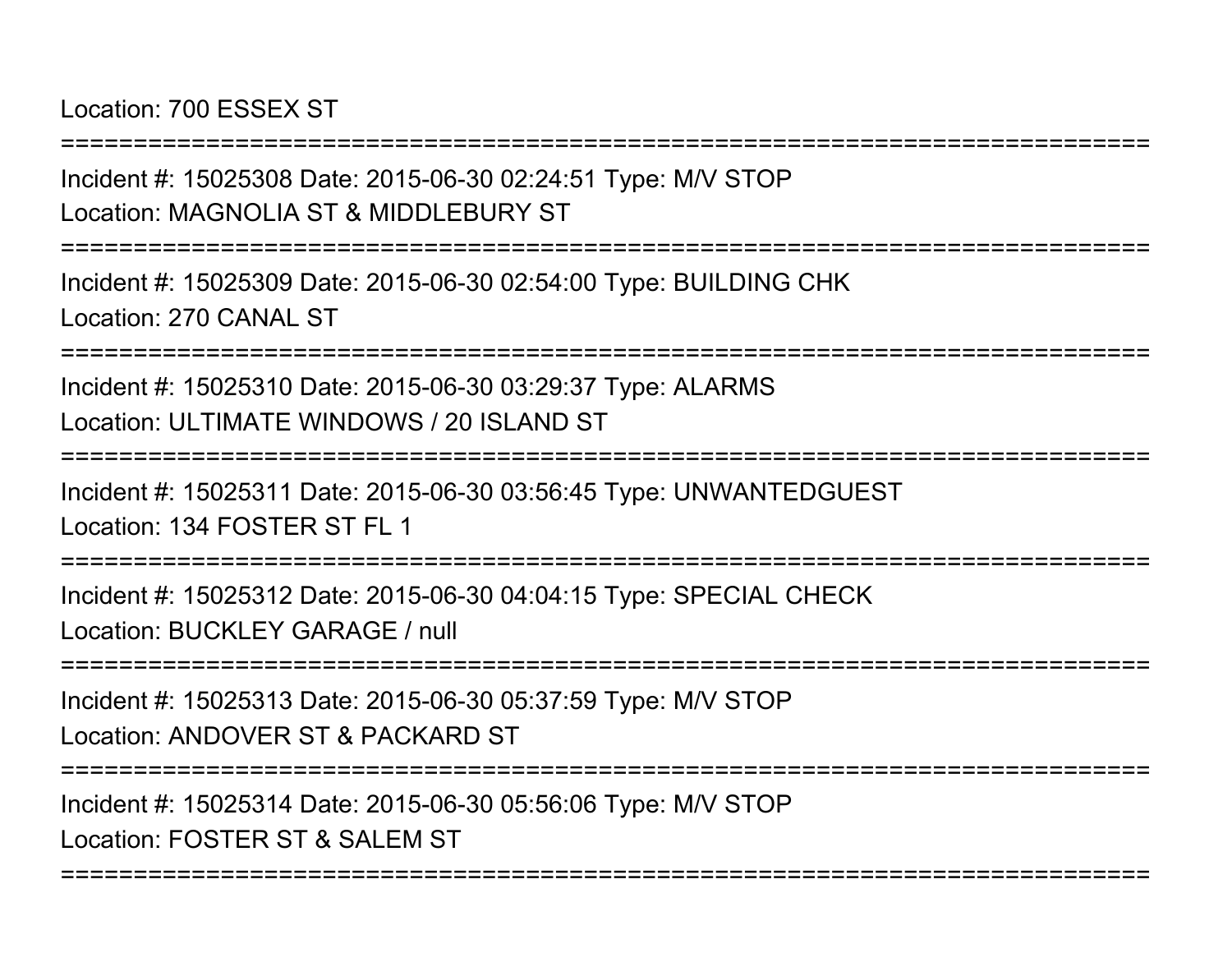Location: 24 BERESFORD ST

===========================================================================Incident #: 15025316 Date: 2015-06-30 06:29:51 Type: ALARMSLocation: WRIGHT RESD. / 22 SCHOOL ST===========================================================================Incident #: 15025317 Date: 2015-06-30 06:33:56 Type: M/V STOPLocation: HALLENAN AV & HAVERHILL ST ===========================================================================Incident #: 15025318 Date: 2015-06-30 06:52:34 Type: MAL DAMAGELocation: 142 WARWICK ST===========================================================================Incident #: 15025319 Date: 2015-06-30 06:53:47 Type: UNWANTEDGUESTLocation: 7-11 / 703 HAVERHILL ST===========================================================================Incident #: 15025320 Date: 2015-06-30 06:56:02 Type: MAL DAMAGELocation: 142 WARWICK ST===========================================================================Incident #: 15025321 Date: 2015-06-30 07:01:49 Type: M/V STOPLocation: ABBOTT ST & PARKER ST===========================================================================Incident #: 15025322 Date: 2015-06-30 07:12:24 Type: M/V STOPLocation: 20 SALEM ST

===========================================================================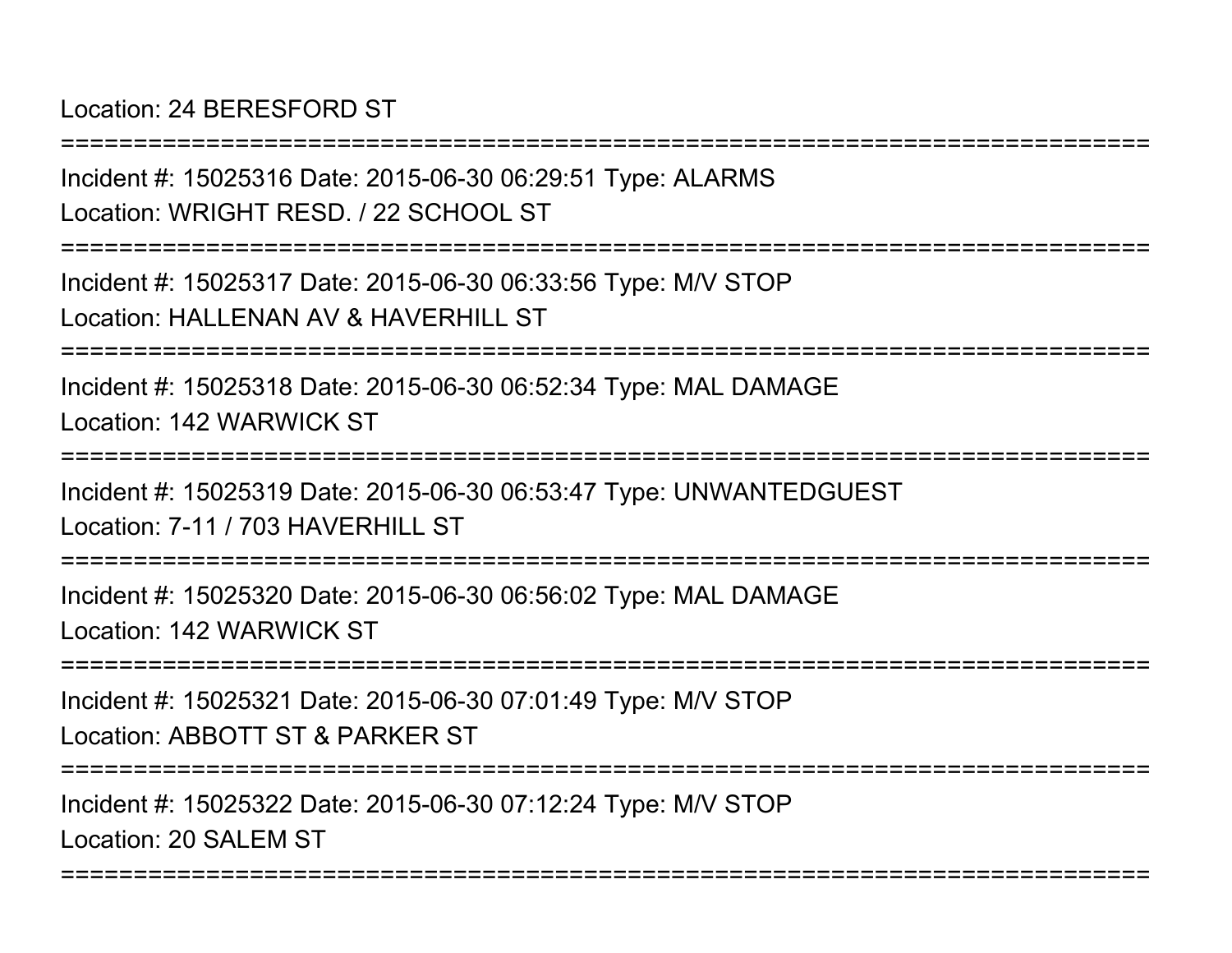Location: 183 ARLINGTON ST

Incident #: 15025324 Date: 2015-06-30 07:47:45 Type: M/V STOPLocation: 83 SALEM ST

===========================================================================

===========================================================================

Incident #: 15025325 Date: 2015-06-30 08:05:14 Type: M/V STOPLocation: COMMON ST & FRANKLIN ST

===========================================================================

Incident #: 15025326 Date: 2015-06-30 08:05:46 Type: ALARMSLocation: LORENZO BUILDING / 599 CANAL ST

===========================================================================

Incident #: 15025327 Date: 2015-06-30 08:17:52 Type: SUS PERS/MVLocation: 87 SHAWSHEEN RD

===========================================================================

Incident #: 15025328 Date: 2015-06-30 08:17:59 Type: M/V STOPLocation: HAVERHILL ST & HILLSIDE AV

===========================================================================

Incident #: 15025329 Date: 2015-06-30 08:20:25 Type: MAL DAMAGELocation: 24 DANA ST

===========================================================================

===========================================================================

Incident #: 15025330 Date: 2015-06-30 08:29:45 Type: UNWANTEDGUESTLocation: NEW BALANCE ATHLETIC SHOE CORP / 5 S UNION ST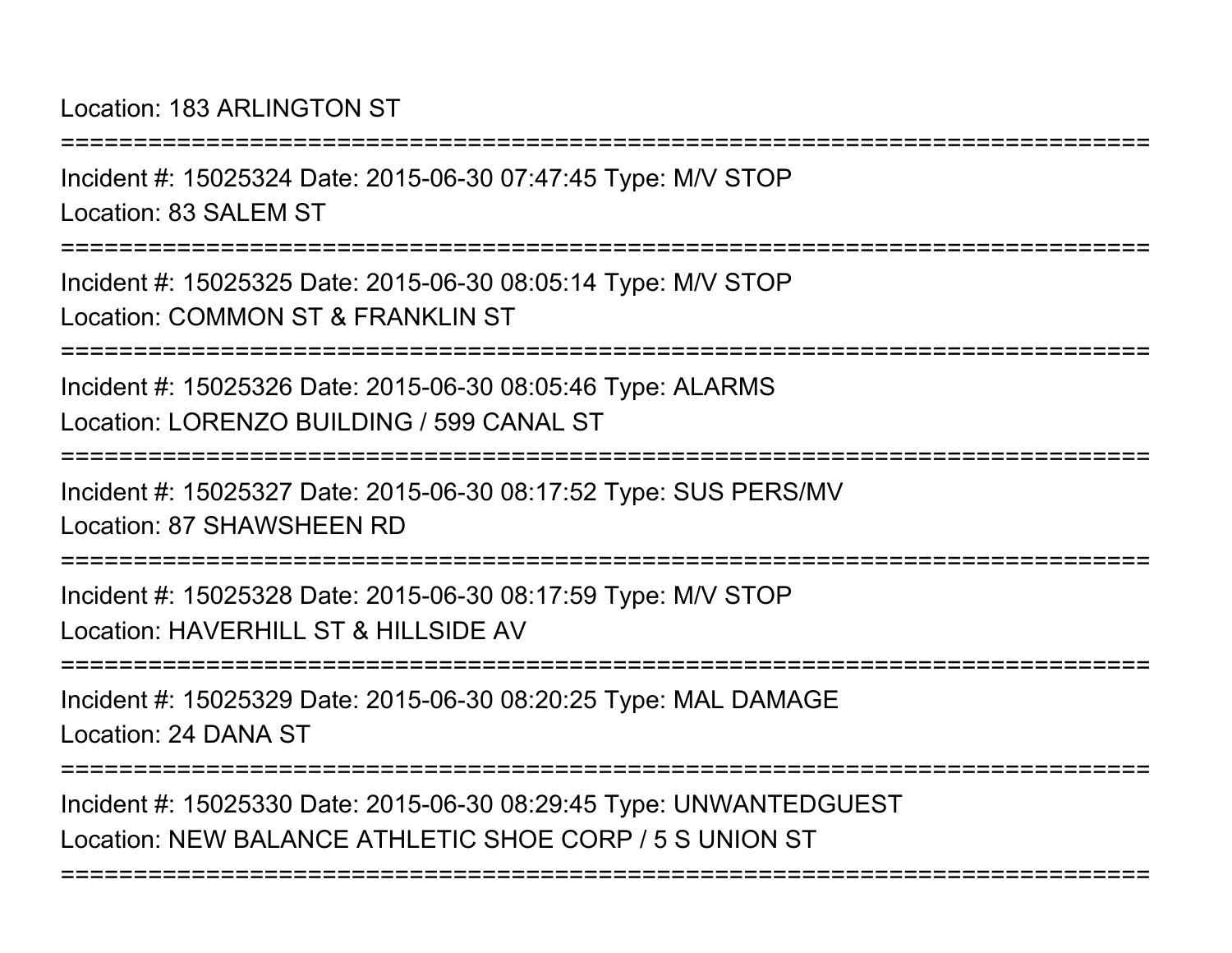## Location: COMMON ST & FRANKLIN ST

Incident #: 15025332 Date: 2015-06-30 08:51:24 Type: AUTO ACC/NO PILocation: SANTANDER BANK / 460 S UNION ST

===========================================================================

===========================================================================

Incident #: 15025333 Date: 2015-06-30 09:05:54 Type: AUTO ACC/NO PILocation: AMESBURY ST & COMMON ST

===========================================================================

Incident #: 15025334 Date: 2015-06-30 09:18:13 Type: GENERAL SERVLocation: 7 FARL FY ST

===========================================================================

Incident #: 15025335 Date: 2015-06-30 09:28:31 Type: M/V STOP

Location: CANAL ST & MARSTON ST

===========================================================================

Incident #: 15025336 Date: 2015-06-30 09:30:33 Type: SUS PERS/MVLocation: 65 JAMAICA ST

===========================================================================

Incident #: 15025337 Date: 2015-06-30 09:31:08 Type: M/V STOPLocation: AMESBURY ST & COMMON ST

===========================================================================

===========================================================================

Incident #: 15025338 Date: 2015-06-30 09:32:35 Type: PARK & WALKLocation: BROADWAY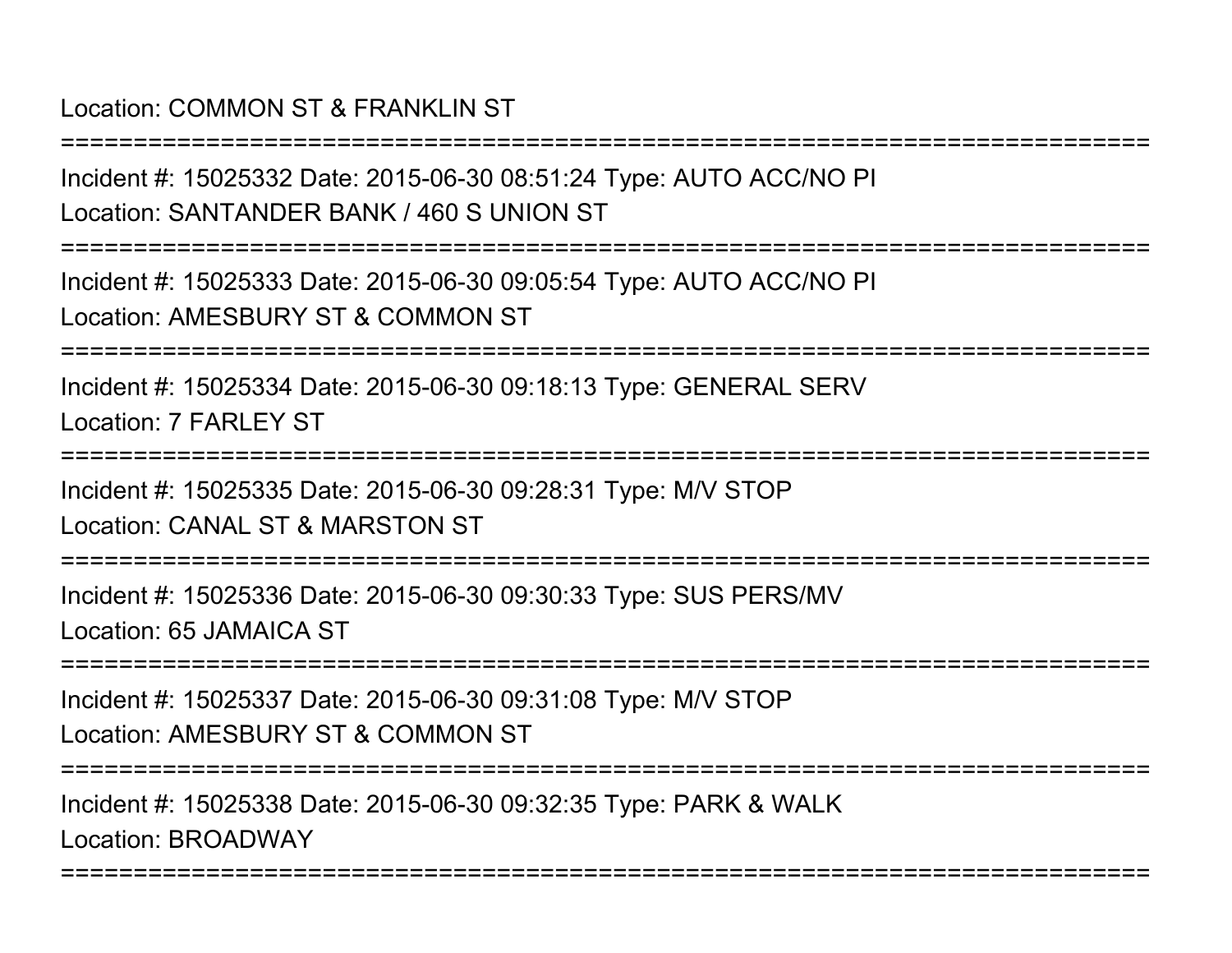#### Location: 70 DRACUT ST

Incident #: 15025340 Date: 2015-06-30 09:59:33 Type: LOST PROPERTYLocation: 19 WINTER ST===========================================================================

Incident #: 15025341 Date: 2015-06-30 10:01:47 Type: SUS PERS/MVLocation: 35 BUSWELL ST

===========================================================================

===========================================================================

Incident #: 15025342 Date: 2015-06-30 10:08:07 Type: INVEST CONTLocation: 59 TREMONT ST #304

**==============** 

Incident #: 15025343 Date: 2015-06-30 10:09:55 Type: INVESTIGATIONLocation: 90 LOWELL ST

===========================================================================

Incident #: 15025344 Date: 2015-06-30 10:20:30 Type: MEDIC SUPPORTLocation: CITIZENS BANK / 160 WINTHROP AV

===========================================================================

Incident #: 15025345 Date: 2015-06-30 10:22:53 Type: M/V STOPLocation: 481 BROADWAY

===========================================================================

===========================================================================

Incident #: 15025346 Date: 2015-06-30 10:26:45 Type: M/V STOPLocation: 481 BROADWAY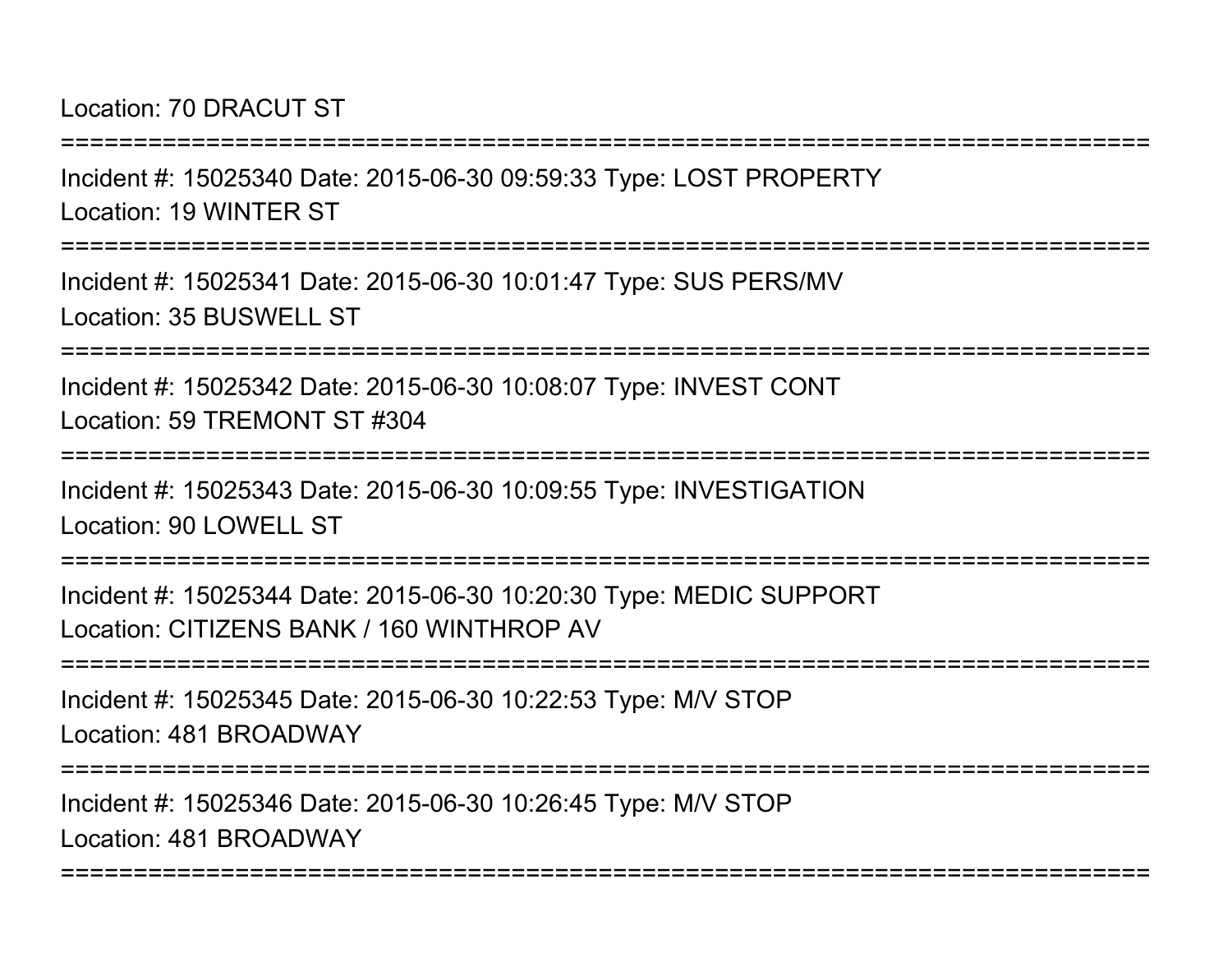Location: 31 BUSWELL ST

Incident #: 15025348 Date: 2015-06-30 10:37:05 Type: SUS PERS/MVLocation: 190 BROADWAY

===========================================================================

===========================================================================

Incident #: 15025349 Date: 2015-06-30 10:37:24 Type: M/V STOPLocation: 260 BROADWAY

===========================================================================

Incident #: 15025350 Date: 2015-06-30 10:39:46 Type: CONFIS PROPLocation: LAWRENCE MEAT COMPANY / 264 LOWELL ST

=============

Incident #: 15025351 Date: 2015-06-30 10:45:31 Type: LARCENY/PASTLocation: 15 UNION ST

===========================================================================

Incident #: 15025352 Date: 2015-06-30 10:50:59 Type: DOMESTIC/PROGLocation: 78 WARWICK ST #ATTIC

===========================================================================

Incident #: 15025353 Date: 2015-06-30 10:59:46 Type: INVEST CONTLocation: 34 DANA ST

===========================================================================

===========================================================================

Incident #: 15025354 Date: 2015-06-30 11:04:04 Type: MV/BLOCKINGLocation: 10 PROSPECT ST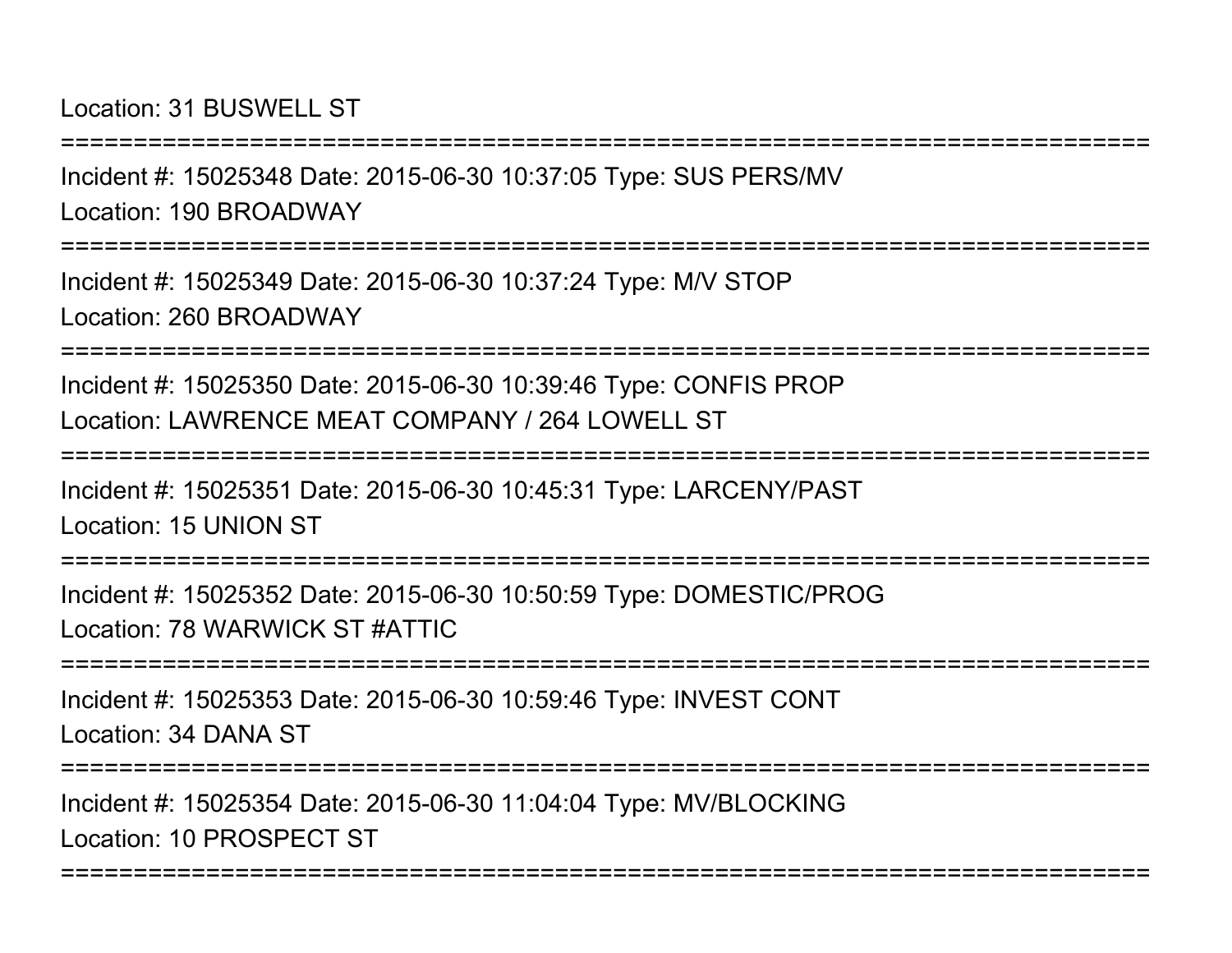Location: 222 OSGOOD ST

Incident #: 15025356 Date: 2015-06-30 11:22:03 Type: WARRANT SERVELocation: 4 FERRY ST

===========================================================================

===========================================================================

Incident #: 15025357 Date: 2015-06-30 11:30:34 Type: KEEP PEACELocation: 7 DAISY ST

===========================================================================

Incident #: 15025358 Date: 2015-06-30 11:33:12 Type: RECOV/STOL/MVLocation: 42 BERNARD AV

===========================================================================

Incident #: 15025359 Date: 2015-06-30 11:37:34 Type: SUS PERS/MVLocation: BENNINGTON ST & ERVING AV

===========================================================================

Incident #: 15025360 Date: 2015-06-30 11:42:20 Type: M/V STOPLocation: BOWDOIN ST & S BROADWAY

===========================================================================

Incident #: 15025361 Date: 2015-06-30 11:42:43 Type: SUS PERS/MVLocation: IMMIGRATION / 2 MILL ST

===========================================================================

===========================================================================

Incident #: 15025362 Date: 2015-06-30 12:26:31 Type: TOW OF M/VLocation: 12 METHUEN ST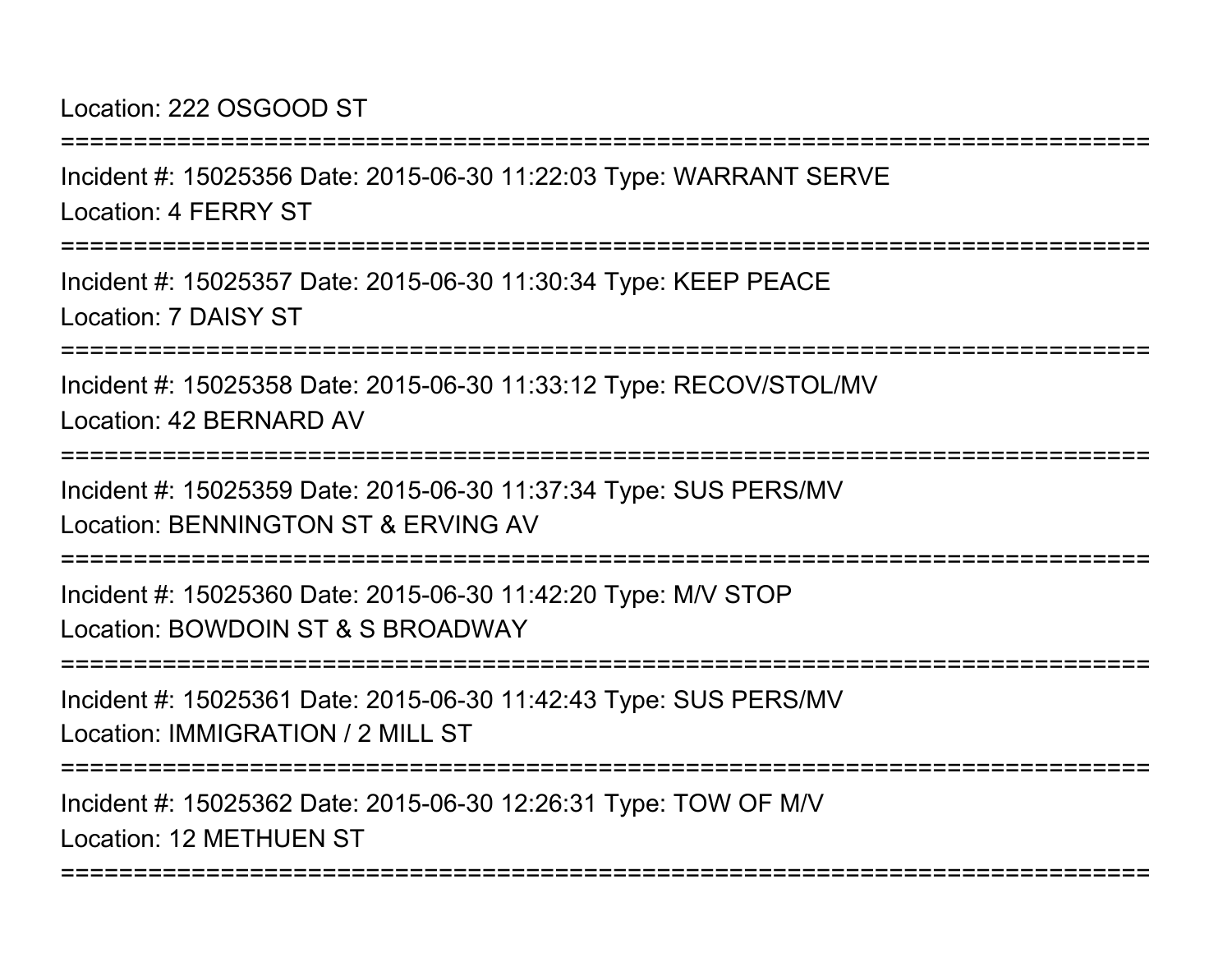Location: 439 S UNION ST

===========================================================================

Incident #: 15025364 Date: 2015-06-30 12:32:57 Type: SUS PERS/MVLocation: HAVERHILL ST & IRENE ST

===========================================================================

Incident #: 15025365 Date: 2015-06-30 12:58:55 Type: NOTIFICATIONLocation: 19 TEWKSBURY ST FL 3

===========================================================================

Incident #: 15025366 Date: 2015-06-30 13:18:21 Type: SUS PERS/MVLocation: PEMBERTON PARK

===========================================================================

Incident #: 15025367 Date: 2015-06-30 13:21:31 Type: TRESPASSINGLocation: PAISANO'S / 265 MERRIMACK ST

===========================================================================

Incident #: 15025368 Date: 2015-06-30 13:27:07 Type: CK WELL BEINGLocation: 17 FLORAL ST

===========================================================================

Incident #: 15025369 Date: 2015-06-30 13:40:14 Type: PARK & WALKLocation: BROADWAY

===========================================================================

===========================================================================

Incident #: 15025370 Date: 2015-06-30 13:43:42 Type: LARCENY/PASTLocation: LAWRENCE UNITED EXPRESS CORP. / 154 BROADWAY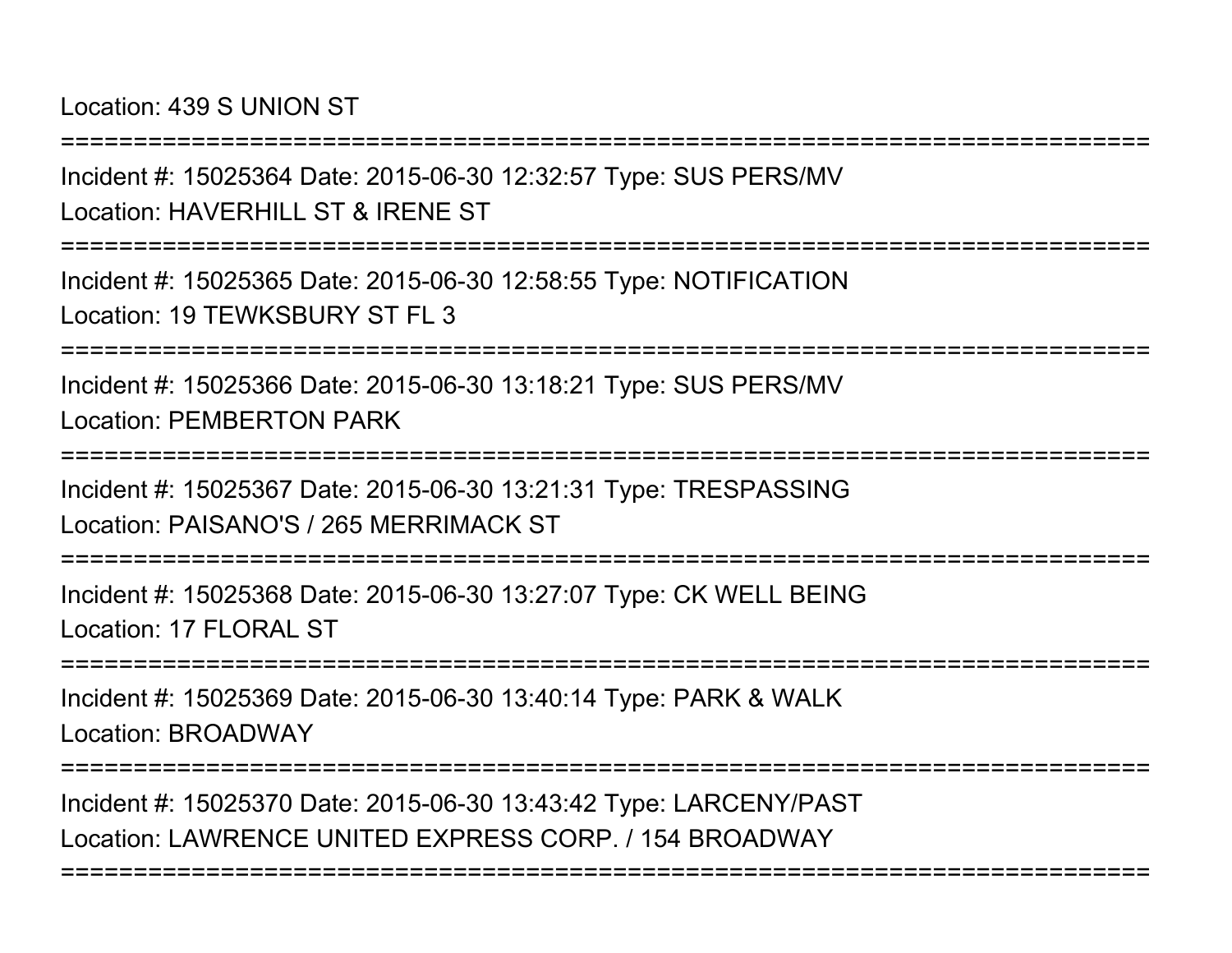#### Location: COMMONWEALTH MOTORS / 1 COMMONWEALTH DR

===========================================================================

Incident #: 15025372 Date: 2015-06-30 14:18:27 Type: SUS PERS/MVLocation: 415 HAVERHILL ST

===========================================================================

Incident #: 15025373 Date: 2015-06-30 14:18:51 Type: SUS PERS/MVLocation: 100 FRANKLIN ST

===========================================================================

Incident #: 15025374 Date: 2015-06-30 14:25:47 Type: M/V STOPLocation: BROADWAY & TREMONT ST

===========================================================================

Incident #: 15025375 Date: 2015-06-30 14:35:33 Type: M/V STOPLocation: LEBANON ST & WHITE ST

===========================================================================

Incident #: 15025376 Date: 2015-06-30 14:40:18 Type: AMBULANCE ASSSILocation: 48 COOLIDGE ST

**================** 

Incident #: 15025377 Date: 2015-06-30 14:45:03 Type: HIT & RUN M/VLocation: 73 MELVIN ST

===========================================================================

===========================================================================

Incident #: 15025378 Date: 2015-06-30 14:58:11 Type: SHOPLIFTINGLocation: 700 ESSEX ST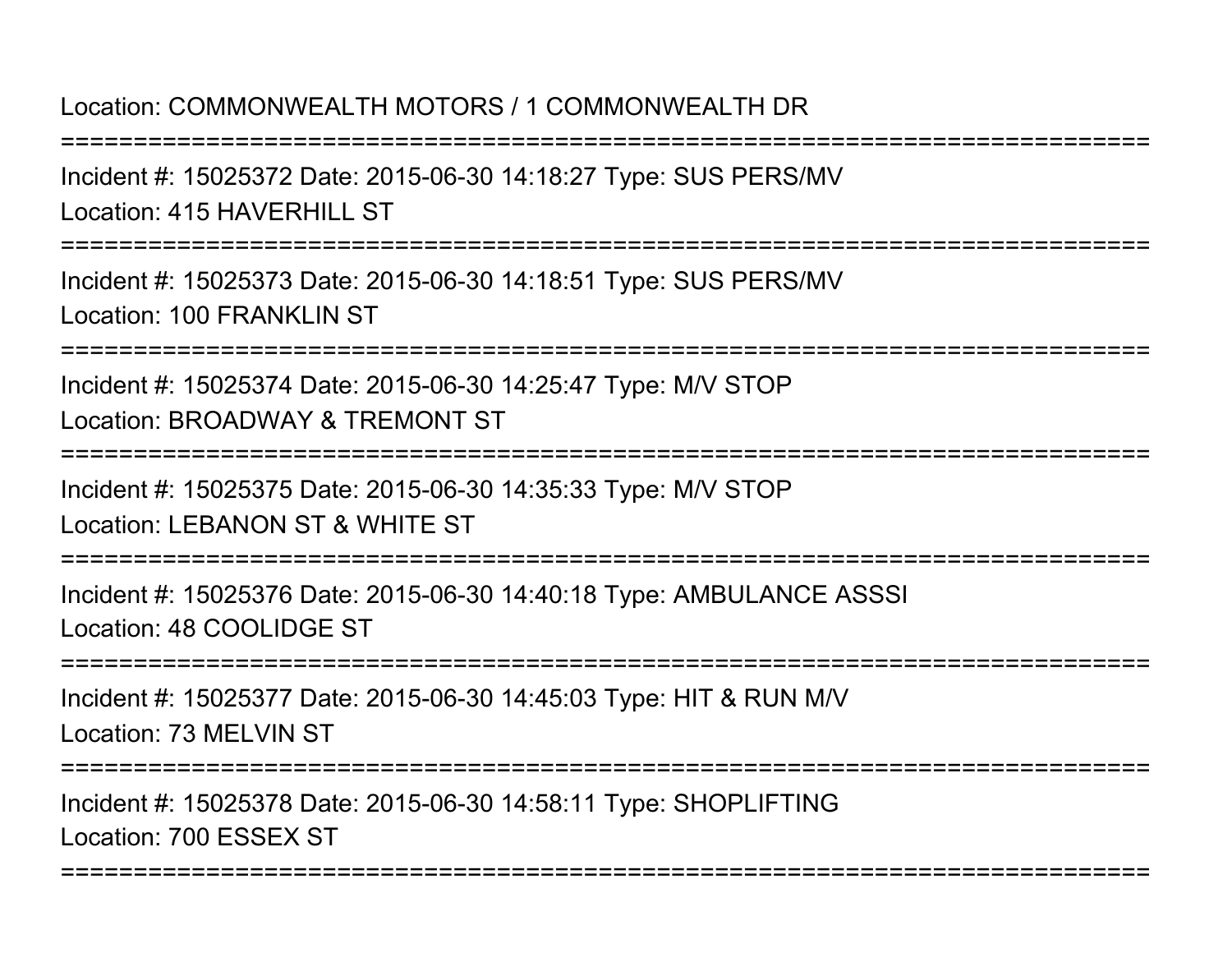Location: EVERETT ST

Incident #: 15025380 Date: 2015-06-30 15:10:25 Type: AUTO ACC/NO PILocation: 0 BENNINGTON ST

===========================================================================

===========================================================================

Incident #: 15025381 Date: 2015-06-30 15:15:43 Type: WIRE DOWNLocation: LAWRENCE ST & OAK ST

===========================================================================

Incident #: 15025382 Date: 2015-06-30 15:26:17 Type: SUS PERS/MVLocation: SHAWSHEEN RD

===========================================================================

Incident #: 15025383 Date: 2015-06-30 15:37:06 Type: M/V STOPLocation: BRADFORD ST & BROADWAY

===========================================================================

Incident #: 15025384 Date: 2015-06-30 15:52:33 Type: M/V STOPLocation: LOWELL ST & MORTON ST

===========================================================================

Incident #: 15025385 Date: 2015-06-30 16:10:31 Type: THREATSLocation: 2 APPLETON ST

===========================================================================

===========================================================================

Incident #: 15025386 Date: 2015-06-30 16:40:45 Type: WARRANT SERVELocation: HAVERHILL ST & JACKSON ST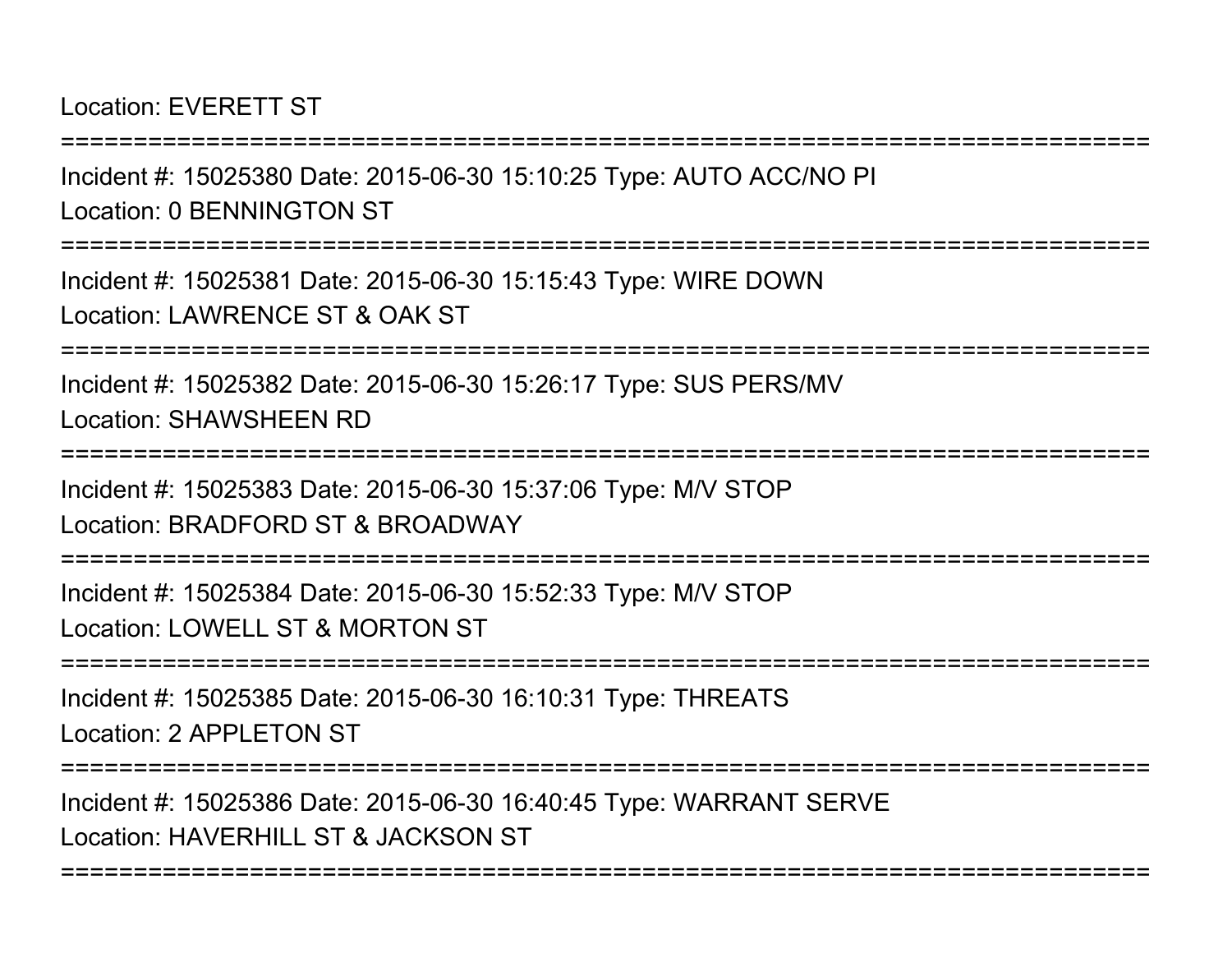#### Location: LAWRENCE STORE / 107 S UNION ST

===========================================================================

Incident #: 15025388 Date: 2015-06-30 17:10:30 Type: CK WELL BEINGLocation: 12 - 14 WILMOT ST FL 1 & 2

===========================================================================

Incident #: 15025389 Date: 2015-06-30 17:18:20 Type: INVEST CONTLocation: 90 LOWELL ST

===========================================================================

Incident #: 15025390 Date: 2015-06-30 17:20:03 Type: DISTURBANCELocation: 166 UNION ST FL 1

===========================================================================

Incident #: 15025391 Date: 2015-06-30 17:22:09 Type: INVEST CONTLocation: 90 LOWELL ST

===========================================================================

Incident #: 15025392 Date: 2015-06-30 17:25:39 Type: UNATENEDCHILDLocation: ESSEX ST & TOWER HILL ST

===========================================================================

Incident #: 15025393 Date: 2015-06-30 17:48:17 Type: PARK & WALKLocation: PEMBERTON / null

===========================================================================

===========================================================================

Incident #: 15025394 Date: 2015-06-30 17:49:16 Type: M/V STOPLocation: 1 PARKER ST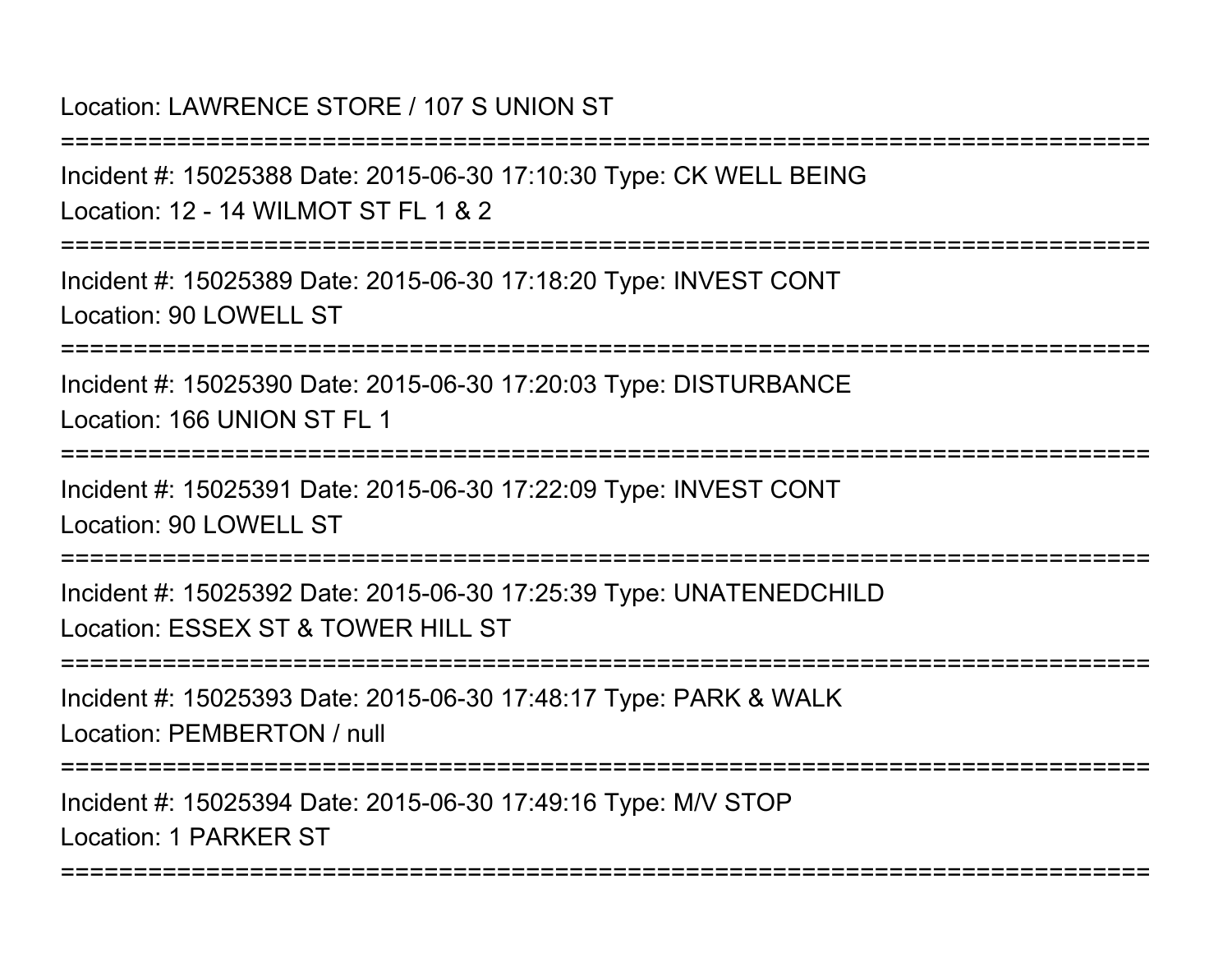## Location: MARKET ST & PARKER ST

Incident #: 15025396 Date: 2015-06-30 18:06:45 Type: ALARM/BURGLocation: SOUTH LAWRENCE EAST SCHOOL / 165 CRAWFORD ST

===========================================================================

===========================================================================

Incident #: 15025397 Date: 2015-06-30 18:08:19 Type: NOISE ORDLocation: 9 FALMOUTH ST FL 1

===========================================================================

Incident #: 15025398 Date: 2015-06-30 18:11:48 Type: MEDIC SUPPORTLocation: HERITAGE PLACE / 439 S UNION ST

===========================================================================

Incident #: 15025399 Date: 2015-06-30 18:12:09 Type: MAL DAMG PROGLocation: CRAWFORD ST & EXETER ST

===========================================================================

Incident #: 15025400 Date: 2015-06-30 18:29:32 Type: INVEST CONTLocation: 54 TRENTON ST

===========================================================================

Incident #: 15025401 Date: 2015-06-30 18:42:45 Type: NOTIFICATIONLocation: 48 AMES ST

===========================================================================

===========================================================================

Incident #: 15025402 Date: 2015-06-30 18:47:43 Type: M/V STOPLocation: FRONT ST & S BROADWAY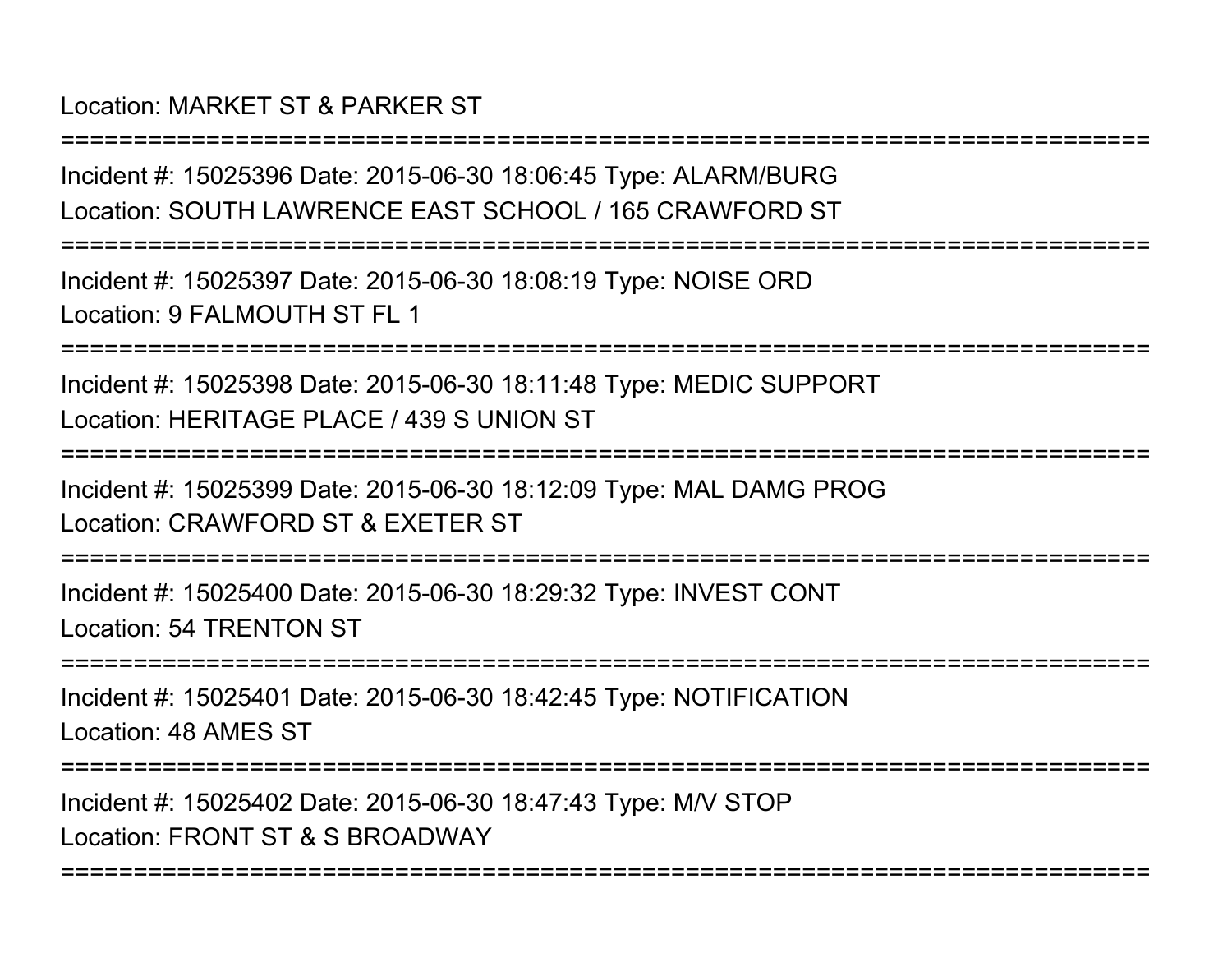Location: 24 CONDUIT ST FL 1

Incident #: 15025404 Date: 2015-06-30 19:01:01 Type: MAL DAMAGELocation: 4 FLORENCE ST FL 2

===========================================================================

===========================================================================

Incident #: 15025405 Date: 2015-06-30 19:12:00 Type: M/V STOPLocation: 107 HAVERHILL ST

===========================================================================

Incident #: 15025406 Date: 2015-06-30 19:15:09 Type: NOISE ORDLocation: 202 PROSPECT ST FL 1

===========================================================================

Incident #: 15025408 Date: 2015-06-30 19:19:19 Type: MAL DAMAGELocation: JACKSON ST

===========================================================================

Incident #: 15025407 Date: 2015-06-30 19:22:50 Type: M/V STOPLocation: BENNINGTON ST & FERN ST

===========================================================================

Incident #: 15025409 Date: 2015-06-30 19:42:48 Type: ALARM/BURGLocation: 195 LOWELL ST

===========================================================================

Incident #: 15025410 Date: 2015-06-30 19:46:07 Type: M/V STOPLocation: ALLSTON ST & HIGH ST

===========================================================================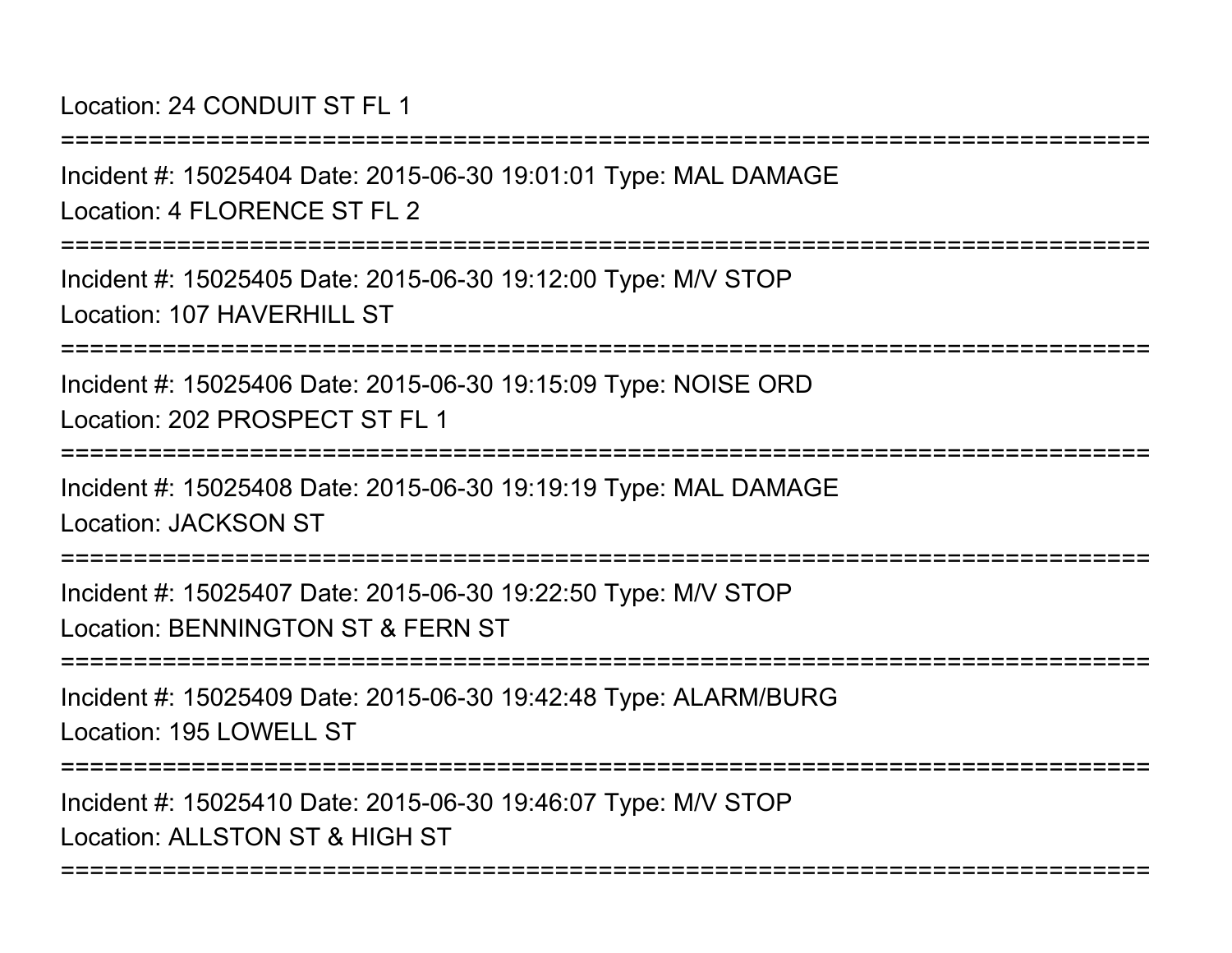Location: 124 TRENTON ST

===========================================================================

Incident #: 15025412 Date: 2015-06-30 19:56:25 Type: DISTURBANCELocation: 2 LANSDOWNE CT FL 2

===========================================================================

Incident #: 15025414 Date: 2015-06-30 19:59:53 Type: NEIGHBOR PROBLocation: 198 PROSPECT ST

===========================================================================

Incident #: 15025413 Date: 2015-06-30 20:02:41 Type: DISTURBANCELocation: 1 TREMONT ST #1 FL 1

===============

Incident #: 15025415 Date: 2015-06-30 20:19:13 Type: M/V STOP

Location: LORING ST & SALEM ST

===========================================================================

Incident #: 15025416 Date: 2015-06-30 20:23:20 Type: M/V STOPLocation: 27 LORING ST

===========================================================================

Incident #: 15025417 Date: 2015-06-30 20:24:42 Type: MAL DAMAGELocation: 80 TOWER HILL ST

===========================================================================

===========================================================================

Incident #: 15025418 Date: 2015-06-30 20:34:18 Type: DISTURBANCELocation: AUTO ZONE / 380 BROADWAY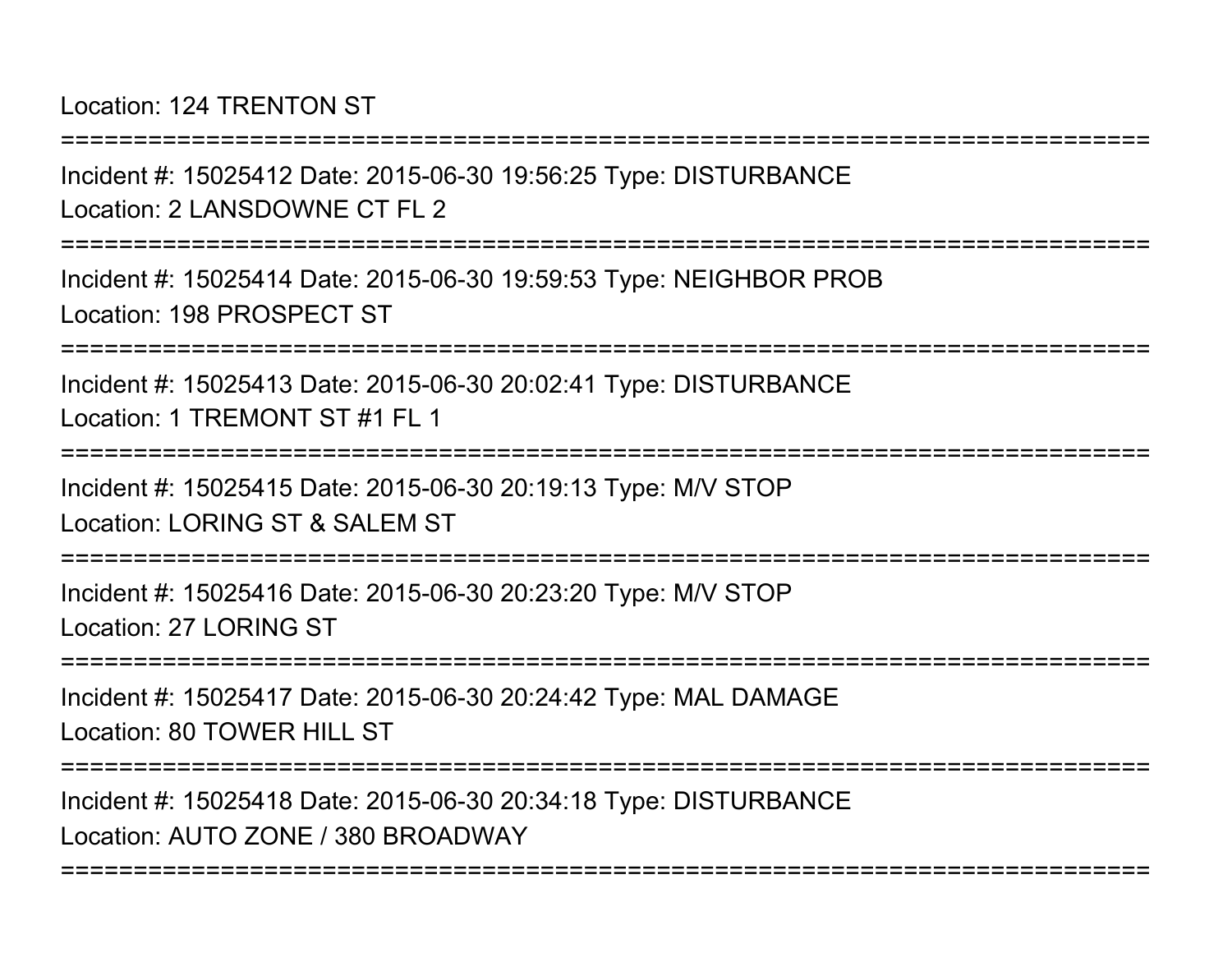## Location: GUILMETTE / 80 BODWELL ST

===========================================================================

Incident #: 15025420 Date: 2015-06-30 20:46:53 Type: SUS PERS/MVLocation: 220 MERRIMACK ST

===========================================================================

Incident #: 15025421 Date: 2015-06-30 20:52:40 Type: M/V STOPLocation: 65 PARKER ST

===========================================================================

Incident #: 15025422 Date: 2015-06-30 20:59:47 Type: AUTO ACC/NO PILocation: ESSEX ST & JACKSON ST

===========================================================================

Incident #: 15025423 Date: 2015-06-30 21:05:46 Type: GENERAL SERVLocation: AMES ST & SMITH ST

===========================================================================

Incident #: 15025424 Date: 2015-06-30 21:08:44 Type: B&E/PASTLocation: 30B KENDALL ST

===========================================================================

Incident #: 15025425 Date: 2015-06-30 21:10:42 Type: M/V STOPLocation: MERRIMACK ST & S UNION ST

===========================================================================

===========================================================================

Incident #: 15025426 Date: 2015-06-30 21:15:58 Type: SUS PERS/MVLocation: 220 MERRIMACK ST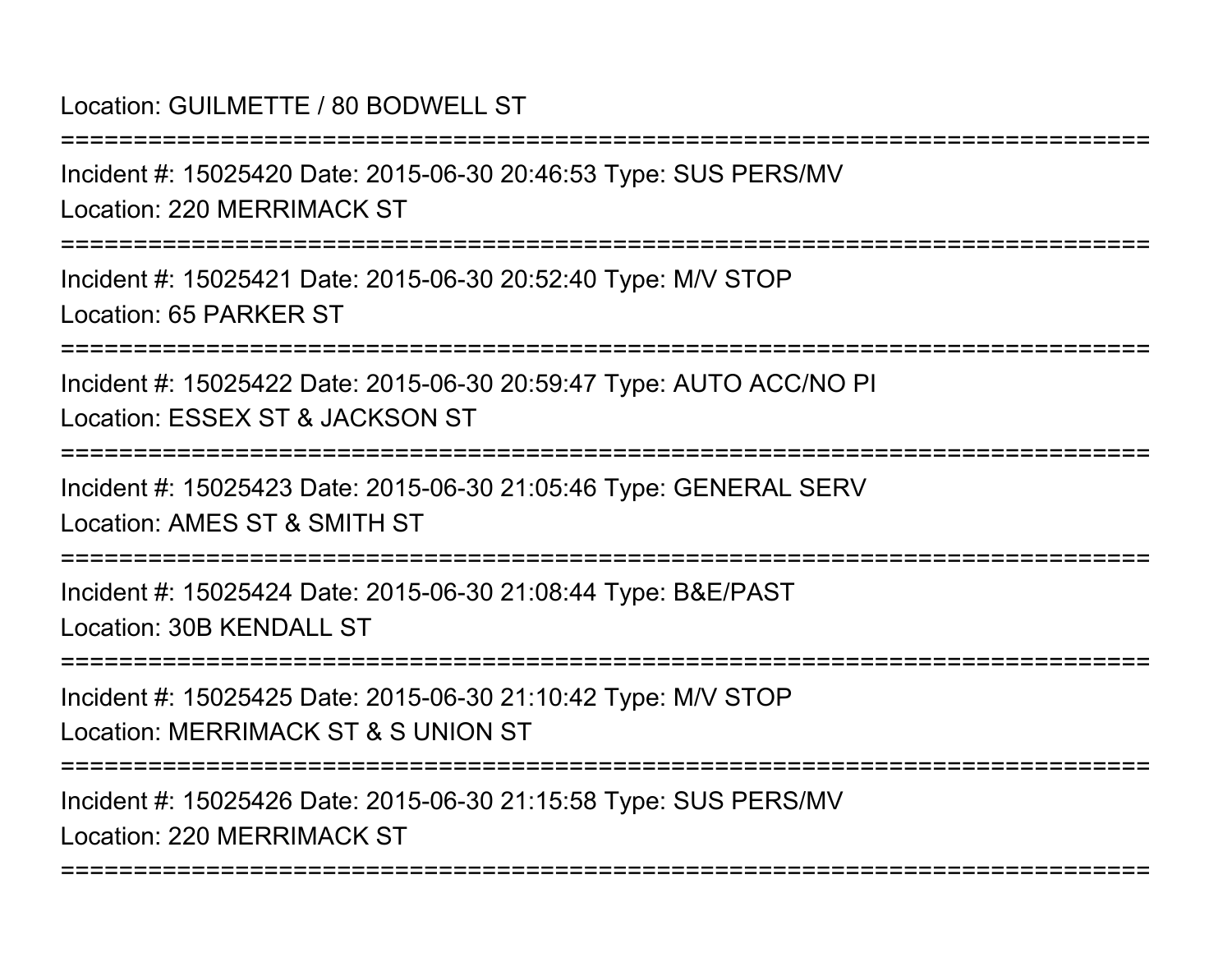Location: 611 COMMON ST

Incident #: 15025428 Date: 2015-06-30 21:42:53 Type: DISTURBANCELocation: 5B PROVIDENCE ST

===========================================================================

===========================================================================

Incident #: 15025429 Date: 2015-06-30 21:50:21 Type: NOISE ORDLocation: 34 WEARE ST

===========================================================================

Incident #: 15025430 Date: 2015-06-30 21:59:58 Type: HIT & RUN M/VLocation: 100 WINTHROP AV

===========================================================================

Incident #: 15025431 Date: 2015-06-30 22:01:59 Type: AUTO ACC/UNK PILocation: BAILEY ST & OSGOOD ST

===========================================================================

Incident #: 15025432 Date: 2015-06-30 22:06:10 Type: TOW OF M/VLocation: ALLSTON ST & HIGH ST

===========================================================================

Incident #: 15025433 Date: 2015-06-30 22:17:12 Type: FIRE WORKSLocation: EMMETT ST & KINGSTON ST

===========================================================================

===========================================================================

Incident #: 15025434 Date: 2015-06-30 22:29:45 Type: LOST PROPERTYLocation: 78 F HAVERHILL ST